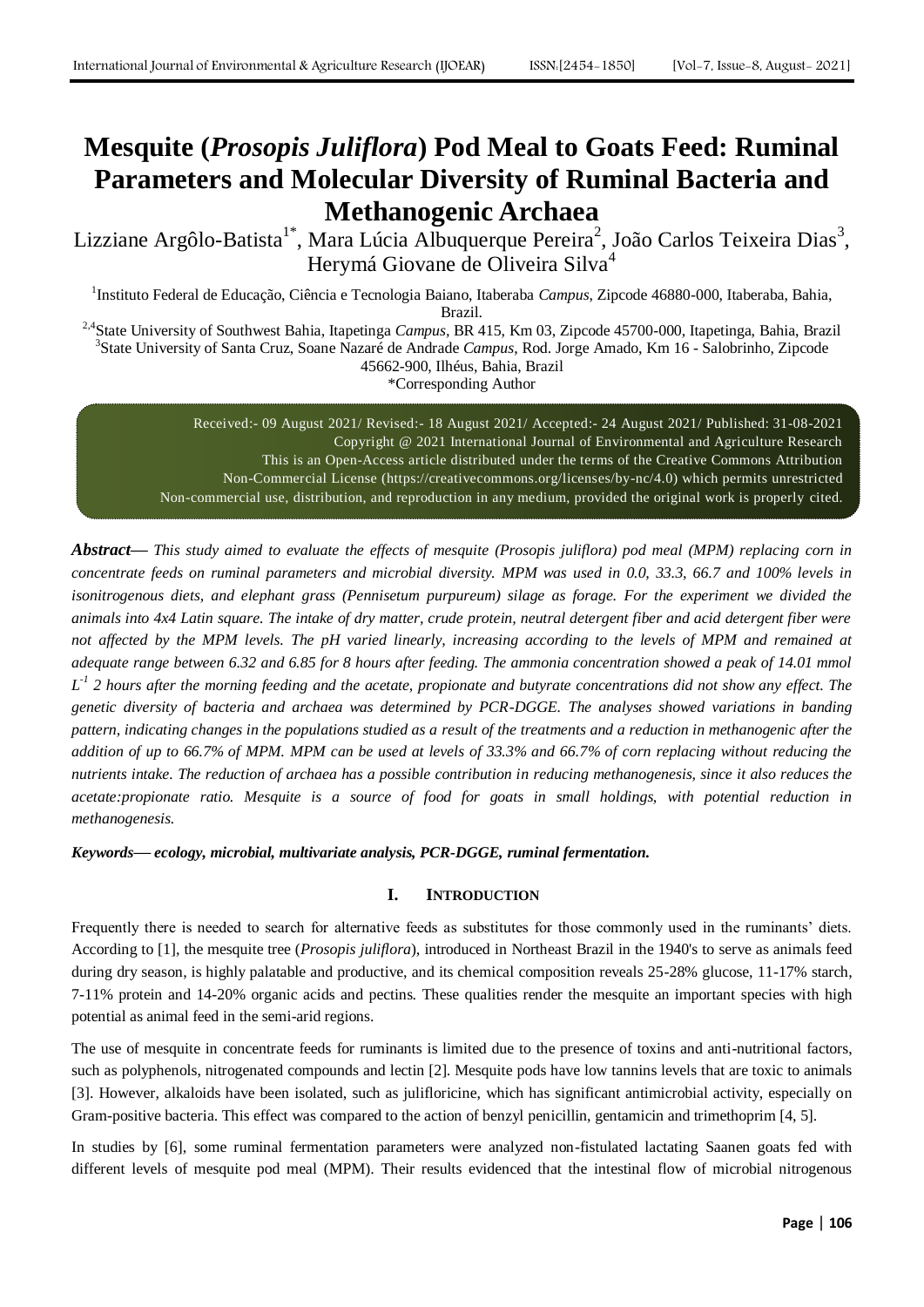compounds decreased linearly with the increase of MPM levels in the diets with no change to the intake of dry matter and milk production by the animals, although the assessed feed efficiency had a linear reduction.

The study of ruminal microbial diversity tries to clarify the transformations that occur in the rumen, to explain the nature of fermentation and how it affects the ruminant nutrition, as well as the fluctuations in the degree of feed supply, for example the changes in the levels of a concentrate diet. The quality and quantity of fermentation products depends on the type and activity of microorganisms that are part of the population and these, in turn, depends on the diet [7].

Therefore, our objective for this research was to assess the effect on the intake of nutrients after substituting corn for MPM in the concentrate feeds, as well as on ruminal parameters and microbial diversity of bacteria and archaea.

## **II. MATERIAL AND METHODS**

Four crossbreds Anglo-Nubian adult goats were used for this study. They were fistulated, non-lactating and average live weight of 31 kg, confined at individual raised sheds on slatted floors measuring 1.5 x 1.0 m. The animals were distributed into a 4 x 4 Latin square for assessment of the effects of different levels of mesquite pod meal (MPM) in isonitrogenous diets, based on elephant grass silage forage at 43% of the dry matter (DM). The substitution of corn for MPM in the concentrate was the independent variable used to characterize the treatments, consisting of four levels of substitution (0, 33.3, 66.7 and 100% of natural matter) (Table 1). Sources of protein were soy meal and cotton meal.

| I NOTONTION OF INCINITIONAL INGNEDIENTS OF CONCENTINATE FEED (2 N2). |                                                           |                  |                   |             |  |  |  |  |
|----------------------------------------------------------------------|-----------------------------------------------------------|------------------|-------------------|-------------|--|--|--|--|
| <b>Ingredients</b>                                                   | Replacement level of milled corn by mesquite pod meal (%) |                  |                   |             |  |  |  |  |
|                                                                      | $\bf{0}$                                                  | 33.3             | 66.7              | <b>100</b>  |  |  |  |  |
| Mesquite pod meal                                                    | 0.0                                                       | 254.2            | 512.8             | 776.0       |  |  |  |  |
| Milled corn                                                          | 781.0                                                     | 525.1            | 264.8             | 0.0         |  |  |  |  |
| Soybean meal                                                         | 133.0                                                     | 132.4            | 131.9             | 131.3       |  |  |  |  |
| Cottonseed meal                                                      | 49.2                                                      | 49.6             | 50.0              | 50.5        |  |  |  |  |
| Mineral mixture                                                      | $36.8^*$                                                  | $38.5^{\dagger}$ | $40.3^{\ddagger}$ | $42.0^{\$}$ |  |  |  |  |
| Total                                                                | 1000.0                                                    | 1000.0           | 1000.0            | 1000.0      |  |  |  |  |
|                                                                      |                                                           |                  |                   |             |  |  |  |  |

**TABLE 1 PROPORTION OF NUTRITIONAL INGREDIENTS OF CONCENTRATE FEED (g kg-1 ).**

 $*$ Dicalcium phosphate 399.0 g kg<sup>-1</sup>, Common salt 201.0 g kg<sup>-1</sup>, Commercial mineral salt 400.0 g kg<sup>-1</sup>. <sup>†</sup>Dicalcium phosphate 423.0 g kg<sup>-1</sup>, Common salt 192.0 g kg<sup>-1</sup>, Commercial mineral salt 385.0 g kg<sup>-1</sup>. <sup>‡</sup>Dicalcium phosphate 444.0 g kg<sup>-1</sup>, Common salt 186.0 g kg<sup>-1</sup>, Commercial mineral salt 370.0 g kg<sup>-1</sup>. <sup>§</sup>Dicalcium phosphate 464.0 g kg<sup>-1</sup>, Common salt 179.0 g kg<sup>-1</sup>, Commercial mineral salt  $357.0 \text{ g kg}^{-1}$ .

The experiment was performed in four experimental periods, each one lasting 14 days: nine days for adaptation and the last five days to collect data. The goats had free access to food and water. They were fed at 8 am and 4 pm. The diet supplied and the leftovers of all animals were daily weighed in order to intake estimate. The leftovers were kept at around 10% of the total feed offered.

During the data collection period, from the 10th to the 14th day of each experimental period, samples of forage, concentrate feed and the leftovers of each animal were collected daily, packaged into plastic bags and stored at -20°C for further analysis and determination of the nutrients intake.

The chemical composition of the food offered (Table 2) and leftovers was determined according to methods described by [8]. For the determination of neutral detergent fibers (NDF) level we used thermostable alpha-amylase prior to extraction with neutral detergent. The total carbohydrates (TCH) levels in the feed offered and leftovers were calculated according to [9]:  $TCH = 100$  - (Crude Protein (%) + ethereal extract (%) + ash (%)) and the levels of non-fibrous carbohydrates (NFC) were estimated by subtracting the concentrations of NDF from TCH, according to [10]: NFC = TCH – NDF (Table 2).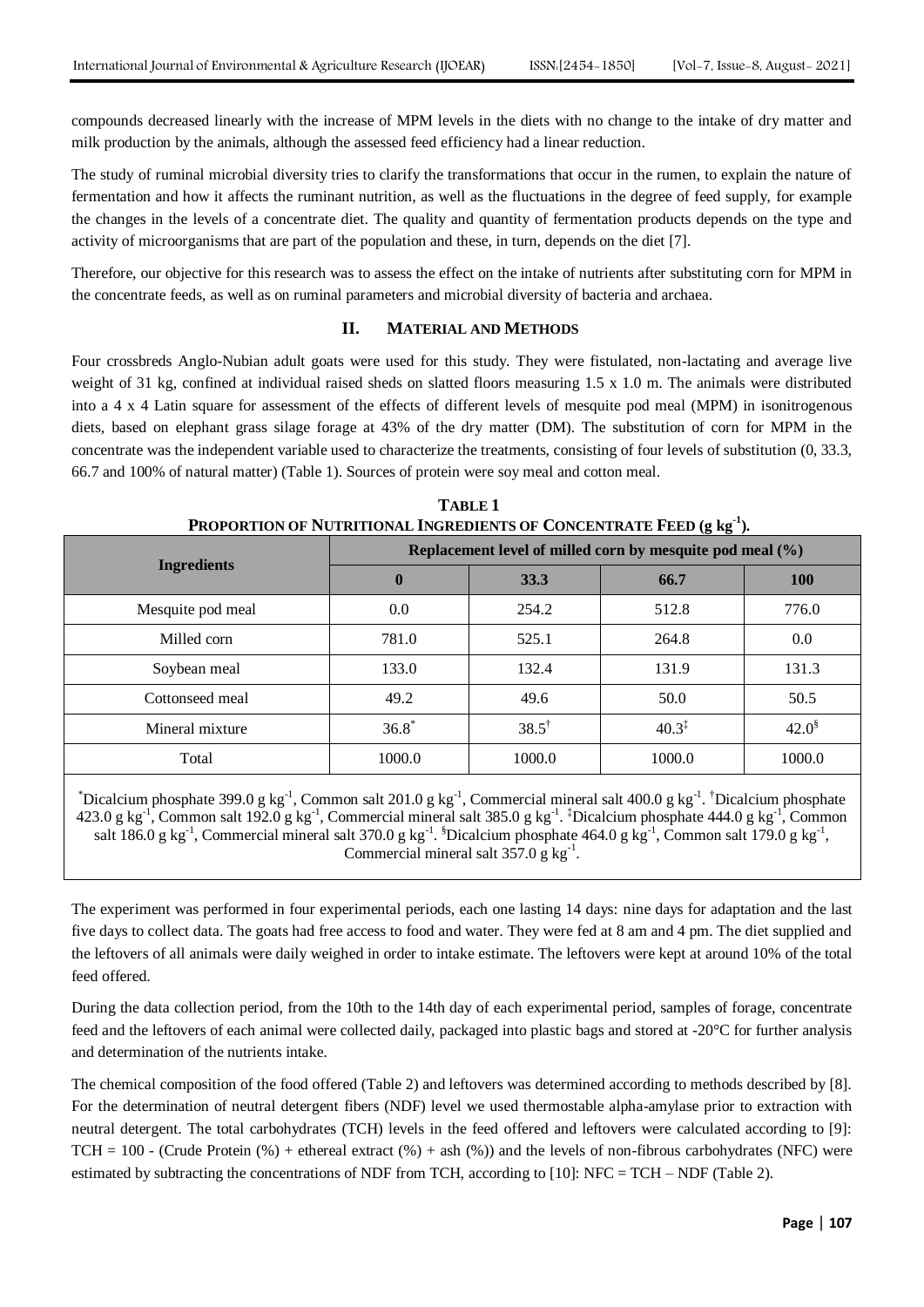| DIETS $(g \ kg^{-1} \ of \ DM)$ .                                  |         |                          |                                             |       |       |            |  |  |
|--------------------------------------------------------------------|---------|--------------------------|---------------------------------------------|-------|-------|------------|--|--|
|                                                                    |         |                          | <b>Concentrate</b>                          |       |       |            |  |  |
|                                                                    | $EGS^*$ | $\mathbf{MPM}^{\dagger}$ | Replacement level of milled corn by MPM (%) |       |       |            |  |  |
|                                                                    |         |                          | $\mathbf{0}$                                | 33.3  | 66.7  | <b>100</b> |  |  |
| <b>Dry Matter</b>                                                  | 281.0   | 927.5                    | 727.0                                       | 849.0 | 843.0 | 830.0      |  |  |
| <b>Organic Matter</b>                                              | 906.0   | 958.3                    | 950.0                                       | 935.0 | 935.0 | 925.0      |  |  |
| <b>Crude Protein</b>                                               | 40.9    | 78.2                     | 135.4                                       | 134.7 | 134.5 | 133.0      |  |  |
| <b>Ethereal Extract</b>                                            | 38.7    | 16.4                     | 40.0                                        | 35.0  | 28.0  | 23.0       |  |  |
| <b>Neutral Detergent Fiber</b>                                     | 789.0   | 296.5                    | 340.0                                       | 314.0 | 332.0 | 346.0      |  |  |
| <b>Non-Fibrous Carbohydrates</b>                                   | 106.4   | 56.72                    | 464.6                                       | 496.3 | 480.5 | 458.0      |  |  |
| <b>Total Carbohydrates</b>                                         | 895.4   | 86.37                    | 804.6                                       | 810.3 | 812.5 | 804.0      |  |  |
| <b>Acid Detergent Fiber</b>                                        | 488.5   | 24.15                    | 133.0                                       | 141.0 | 148.0 | 191.0      |  |  |
| <b>Mineral Matter</b>                                              | 25.0    | 4.17                     | 20.0                                        | 20.0  | 25.0  | 40.0       |  |  |
|                                                                    |         |                          | Diet                                        |       |       |            |  |  |
| <b>Dry Matter</b>                                                  |         |                          | 535.2                                       | 604.8 | 601.3 | 593.9      |  |  |
| <b>Organic Matter</b>                                              |         |                          | 931.1                                       | 922.5 | 922.5 | 916.8      |  |  |
| <b>Crude Protein</b>                                               |         |                          | 94.8                                        | 94.4  | 94.3  | 93.4       |  |  |
| <b>Ethereal Extract</b>                                            |         |                          | 39.4                                        | 36.6  | 32.6  | 29.8       |  |  |
| Neutral detergent fiber                                            |         |                          | 533.1                                       | 518.3 | 528.5 | 536.5      |  |  |
| <b>Non-Fibrous Carbohydrates</b>                                   |         |                          | 310.6                                       | 328.6 | 319.6 | 306.8      |  |  |
| <b>Total Carbohydrates</b>                                         |         |                          | 843.6                                       | 846.9 | 848.1 | 843.3      |  |  |
| <b>Acid Detergent Fiber</b>                                        |         |                          | 285.9                                       | 290.4 | 294.4 | 318.9      |  |  |
| <b>Mineral Matter</b>                                              |         |                          | 22.2                                        | 22.2  | 25.0  | 33.6       |  |  |
| EGS - Elephant grass silage. <sup>†</sup> MPM - Mesquite pod meal. |         |                          |                                             |       |       |            |  |  |

**TABLE 2 CHEMICAL COMPOSITION OF ELEPHANT GRASS SILAGE, MESQUITE POD MEAL, CONCENTRATES AND**   $\textbf{D}}$ **IETS** (**g** kg<sup>-1</sup> **of DM).**

At the 14th day of each experimental period the ruminal liquid was collected via fistula, in periods of 0, 2, 4, 6 and 8 hours after the morning feed. Time 0 (zero) refers to the sampling that preceded the feed supply. The ruminal fluid collected from its ventral sac was filtered in four layers of gauze. The pH was measured immediately after collect. To determine the concentration of ammonia (N-NH3) and volatile fatty acids (VFA) in the rumen, the samples were fractioned and immediately acidified with sulfuric acid 20% and phosphoric acid 25% (1 mL acid: 10 mL ruminal fluid), respectively. A portion of the samples collected four hours after the morning feed was immediately frozen at -20ºC for further microbial diversity analyses. A portion of the samples were defrosted and centrifuged at 2,000 x g during 10 minutes and 2 mL of the supernatant were collected to determine the N-NH3 concentration after distillation with 5 mL of KOH 2N. The other samples were centrifuged at 800 x g for 15 minutes for determination and quantification of VFA. This experiment was carried out by gas chromatography according to the method by [11]. A gas chromatograph model GC-2010 (Shimadzu Corporation) equipped with an Rtx-Wax 30 m x 0.25 mm x 0.25 mm column was used. The temperatures used for operation of the injector, separation column and flame ionization detector were 210, 90 to 170 and 230ºC, respectively. Solutions with 20 mM of acetic, propionic and butyric acids were prepared as standard VFA solution. For each determination 1.0 µL of sample was injected and the result was obtained through an integrator that used the standard solution as the base to calculate the VFA concentrations in the sample.

Total DNA was extracted and isolated using the methodology described by [12, 13] of the rumen content collected 4 hours after morning feeding, on the 14th day of each experimental period. Briefly, the samples were submitted to a rinsing process with 1x PBS (Buffered Saline Solution). 600 µL of TESC (10 M Tris base, 1 M EDTA, 0.1 M NaCl, pH 8.3) and 30 µL of Tween 80 (Merck®) were added. The sample was submitted to a Magiclean 1600 ultrasonic bath (Unique®) for 2 minutes to promote the release of bacterial cells, due to the possibility of being adhered to organic matter. Then, the samples were again centrifuged for 3 minutes at 50 x g and the supernatant was collected and later centrifuged at 7,000 x g for 5 minutes. The sample was resuspended in 700 µL of Cell Lysis Buffer (50 mM Tris-HCl (pH 8.5) containing 500 mM NaCl) with 12 µL of proteinase K (20 mg mL<sup>-1</sup>) and 12 µL of 10% SDS (Sodium Dodecyl Sulfate). The samples were incubated at 65°C for 30 minutes.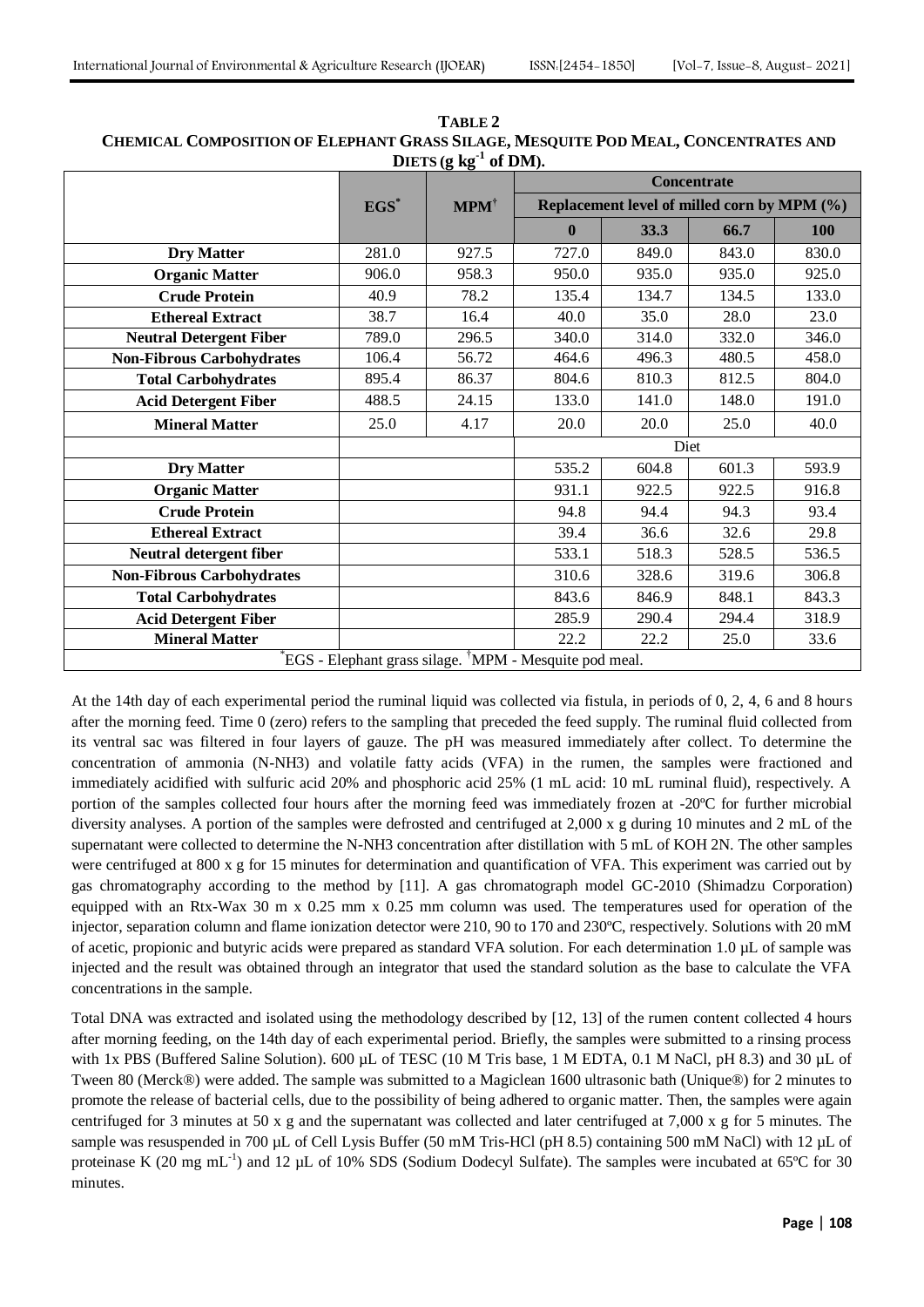Physical lysis was promoted by thermal shock in three cycles of 10 minutes at -80ºC and 5 minutes in a water bath at 80ºC. An equivalent volume of phenol-chloroform-isoamyl alcohol (25:24:1) was added and the mixture was gently homogenized. The mixture was centrifuged for 10 minutes at 1800 x g and the aqueous phase recovered. DNA was precipitated by the addition of 0.7 volume of cold isopropanol and 0.1 volume of 3M sodium acetate. The solution was gently mixed and kept at -20°C. The pellet was resuspended in 50-100 µl of TE buffer (10 M Tris-HCl, 0.1 M EDTA, pH 8.0). The extracted DNA was purified on Sephadex G-200 mini columns according to [14].

For analysis of microbial diversity, the polymerase chain reaction (PCR) and denaturing gradient gel electrophoresis (DGGE) were performed. Approximately 200 bp of the bacterial 16S rDNA was amplified using primers 357F (5'- CCCGGGGTACGGGAGGCAGCAG -3') and 518R (5'- ATTGCTGCTACCGCGGG-3') with a GC clamp on the 5' end of the forward primer [15]. The primers 1100F (5' - AACCGTCGACAGTCAGGYAA CGAGCGAG - 3') with the GC clamp and 1400R (5' - CGGCGAATTCGTCGTA GGAGCAGG GAC -3') described by [16] were used for identification of members of domain Archaea.

The PCR mixture for domain Bacteria consisted of 17.65 µL of sterile Milli-Q water, 1 x of Taq polymerase buffer, 2.5 mM of MgCl2, 10 pmol of each primer, 200 µM of each dNTP, 0.5 U of Platinum Taq DNA Polymerase (Invitrogen) and 2 µL of DNA (c. 20 ng) in a final volume of 25 µL. The cycling conditions were 5 min at 95 $^{\circ}$ C, plus 35 cycles of 60 s at 95 $^{\circ}$ C, 60 s at 55°C, and 60 s at 72°C, ending with an extension step at 72°C for 3 min. The reagents concentrations for domain Archaea in a final 25 µL reaction were 16.85 µL sterile Milli-Q water, 1 x Taq polymerase buffer, 2.1 mM of MgCl2, 280 µM of each primer (1100F with GC-clamp and 1400R), 280 µM of each dNTP and 2.5 U of Platinum Taq DNA Polymerase (Invitrogen), and 2 µL of DNA (c. 20ng). The cycling conditions were 2 min at 94 $^{\circ}$ C, plus 35 cycles of 30 s at 94 $^{\circ}$ C, 30 s at 55 $^{\circ}$ C, 90 s at 72°C, and a final extension at 72°C for 3 minutes. The reactions were analyzed in agarose gel at 2% (w/v), stained with ethidium bromide, and photographed on UV transillumination.

The DGGE was performed using the Mutations Analysis System CDC 20 x 20 cm (Bio-Rad). 20 µL of the PCR products were placed in 8% (w/v) polyacrylamide gel in TAE buffer (2 M Tris-base, 1 M Acetic acid, 0.5 M EDTA, pH 8.0) 0.5 mmol  $L^{-1}$  with denaturing gradient ranging between 30 and 55% for domain Bacteria and between 35 and 65% for domain Archaea. 100% denaturant is defined as 7 M urea and 40% (v/v) formamide [15]. Gels were electrophoresed at 85 V for 20 minutes and then at 200 V for 5 h at 60ºC. The gels were visualized by silver staining.

The data analysis was performed using MIXED procedure by SAS [17]. The treatment effects and the experimental times were decomposed in linear polynomial contrasts at 4th degree. Furthermore, we examined the interaction of the treatments along time using the MIXED slice option and contrasts. The lowest configuration of the Akaike information criterion (AIC) was obtained by using the variance component (VC):

$$
Y_{ijk} = \mu + Tr_i + T_j + Tr_i T_j + \varepsilon_{ijk} ; NID (0; \sigma^2)
$$
\n
$$
(1)
$$

Where: Tr = levels of substitution (0; 33.3; 66.7 and 100%) and  $T =$  time (0; 2; 4; 6 and 8 h).

In order to choose the best equation, factors Tr and T as well as non-significant interactions in  $p > 0.05$  were removed from the model. The interaction contrasts were used to compare the effect of levels of extracts and interactions along time in pH, N-NH3, VFA.

Multivariate statistical techniques were performed to evaluate the multivariate structure contained in the original data. From the DGGE profiles, binary matrixes of presence and absence of bands were performed [18]. From these matrixes we performed a cluster analysis in dendrograms for which we used the calculation of similarity among individuals and the clustering method UPGMA (average distances method) with the Raup-Crick similarity index [19] using statistical program PAST.

The Biplot analysis applied to the Principal Components (PC) was made to verify correlations between the assessed variables and to identify which had more influence from the diets. The PAST program was used for this analysis. The Microsoft Excel 2010 was used to prepare the species richness graph and the Venn diagrams, using the banding profile generated in the DGGE and considering only the levels of substitution of corn by mesquite pod meal.

## **III. RESULTS AND DISCUSSION**

No effect was observed ( $p > 0.05$ ) for replacement levels of corn by MPM in the intake of dry matter (DM), organic matter (OM), mineral matter (MM), Crude Protein (CP), Neutral Detergent Fiber (NDF), Acid Detergent Fiber (ADF) or Total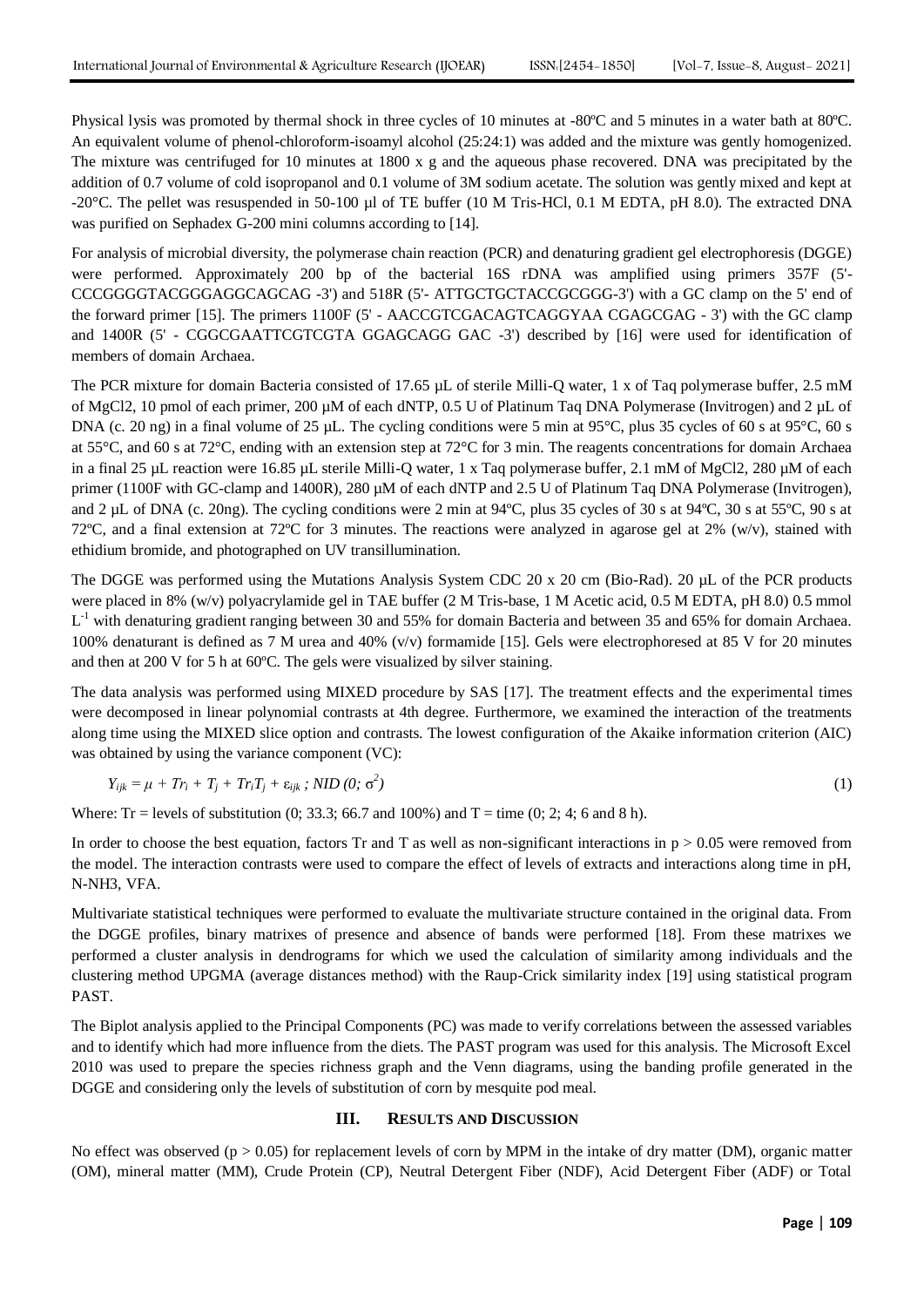Carbohydrates (TCH) according the linear (L), quadratic (Q) and cubic (C) contrasts analysis (Table 3). However, the nonfiber carbohydrates intake (NFCI) showed a quadratic effect ( $p < 0.05$ ) regarding levels of MPM. The maximum estimated relative NFCI was 0.382 kg day<sup>-1</sup> at the level of 35.4% of corn replacement by MPM. The ether extract (EE) intake showed a linear decrease. Replacing corn by MPM also obtained a significant effect ( $p < 0.0001$ , with quadratic fit) on NDF intake. The data was described as a percentage of dry matter intakes (NDFI-DMI). The estimation of a minimum relative intake was 47.7% at 26.8% of corn replacement level (Table 3).

**TABLE 3 AVERAGE INTAKE RESULTING FROM THE REPLACEMENT LEVELS OF CORN BY MESQUITE POD MEAL IN CONCENTRATED FEED FOR GOATS**

|                                                                                                            | Levels of mesquite mod meal $(\% )$ |       |                     |            | <b>SEM</b> | Effect <sup>*</sup> |                      |             |  |
|------------------------------------------------------------------------------------------------------------|-------------------------------------|-------|---------------------|------------|------------|---------------------|----------------------|-------------|--|
|                                                                                                            | $\mathbf{0}$                        | 33.3  | 66.7                | <b>100</b> |            | L                   | Q                    | $\mathbf C$ |  |
|                                                                                                            |                                     |       | Intake $(kg day-1)$ |            |            |                     |                      |             |  |
| Dry Matter                                                                                                 | 0.713                               | 0.728 | 0.742               | 0.753      | 0.060      | 0.77                | 0.98                 | 0.99        |  |
| <b>Organic Matter</b>                                                                                      | 0.667                               | 0.673 | 0.685               | 0.690      | 0.056      | 0.84                | 0.99                 | 0.97        |  |
| <b>Crude Protein</b>                                                                                       | 0.072                               | 0.074 | 0.077               | 0.077      | 0.005      | 0.62                | 0.87                 | 0.95        |  |
| <b>Ethereal Extract</b>                                                                                    | 0.028                               | 0.028 | 0.027               | 0.026      | 0.002      | $0.73^{\dagger}$    | 0.90                 | 0.95        |  |
| <b>Mineral Matter</b>                                                                                      | 0.028                               | 0.026 | 0.023               | 0.021      | 0.002      | 0.23                | 0.97                 | 0.85        |  |
| <b>NDF</b>                                                                                                 | 0.356                               | 0.349 | 0.355               | 0.395      | 0.031      | 0.61                | 0.66                 | 0.93        |  |
| <b>ADF</b>                                                                                                 | 0.201                               | 0.194 | 0.196               | 0.230      | 0.017      | 0.48                | 0.46                 | 0.84        |  |
| <b>NFC</b>                                                                                                 | 0.365                               | 0.315 | 0.326               | 0.350      | 0.012      | 0.57                | $0.03^{\frac{1}{4}}$ | 0.43        |  |
| NDFI-DMI $(\% )$                                                                                           | 49.82                               | 47.80 | 46.72               | 52.37      | 0.830      | 0.30                | $0.02^{\frac{1}{3}}$ | 0.36        |  |
| SEM - Standard Error of Mean; NDF - Neutral Detergent Fiber; ADF - Acid Detergent Fiber; NFC - Non-Fibrous |                                     |       |                     |            |            |                     |                      |             |  |

Carbohydrates; NDFI-DMI - Percentage of NDF intake in relation to DM intake.

 $^*$ L - linear, Q - quadratic and C - cubic effects.

<sup>†</sup>  $\hat{Y} = (0.032 \pm 0.0028)^{+}$  -  $(0.00013 \pm 0.000045)$ Tr<sup>+++</sup>

<sup>‡</sup>  $\hat{Y} = (0.3761 \pm 0.0072)^{+}$  -  $(2.81^{-6} \pm 1.31^{-6})$ Tr<sup>2+++</sup>

 ${}^{\$}\hat{Y} = (48.38 \pm 0.6)^{++}$  -  $(0.054 \pm 0.029)$ Tr<sup>ns</sup>+  $(0.0010 \pm 0.00028)$ Tr<sup>2+++</sup>

 $^+(p < 0.0001)$ ;  $^{++}(p < 0.001)$ ;  $^{++}(p < 0.05)$ .

The DM intake was not influenced by the diets (Table 3). This result was expected because the similarity between nutrient levels (Table 2). In another study, with unpublished data, we also observed this behavior when assessing the same levels of MPM in the concentrate supplied to lactating Saanen goats. The explanation for the reported results is that the use of MPM did not increase NDF to levels that restrict the food intake. Furthermore, isonitrogenous diets also does not affect DM intake by animals [20].

The CP intake was not affected ( $p > 0.05$ ) when corn replaced by MPM for all replacement levels used due isonitrogenous diets used. Just as there was no significant variation in the DM intake (Table 3).

The non-fiber carbohydrates intake (NFCI) showed a quadratic effect ( $p < 0.05$ ) regarding levels of MPM. The maximum estimated relative NFCI was 0.382 kg day<sup>-1</sup> at the level of 35.4% of corn replacement by MPM. Sugars and organic acids belong to fraction 'A' of rapid ruminal degradation, according to the Cornell Net Carbohydrate and Protein System [21]. The starch represents 91.45% of non-structural carbohydrates in corn and belongs to fraction 'B1' of intermediate degradation, likewise pectin. However, the main components of MPM are mono-and oligosaccharides (28%) followed by organic acids and pectin (20%). Starch with only 11-17% is not the main energy component. [22] reported that the value of fraction  $A + B1$ of MPM (59.92%) was lower than corn (72.20%).

The ether extract (EE) intake showed a linear decrease. This behavior is possibly due to the lower concentration of this nutrient in MPM. Other authors also observed the same behavior [6, 23].

Replacing corn by MPM obtained significant effect ( $p < 0.0001$ , with quadratic fit) on NDF intake. The data was described as a percentage of dry matter intake (NDFI-DMI). The estimation of a minimum relative intake was 47.7% at 26.8% of corn substitution level. This increase in ingestion is possibly due to the higher concentration of NDF in MPM when compared to corn. The maximum level of NDF in diets that does not have inhibitory effect on intake is not well defined. But, in this work, at the level of fiber ingestion, it seems that the intake control mechanism was not caused by the ruminal fill.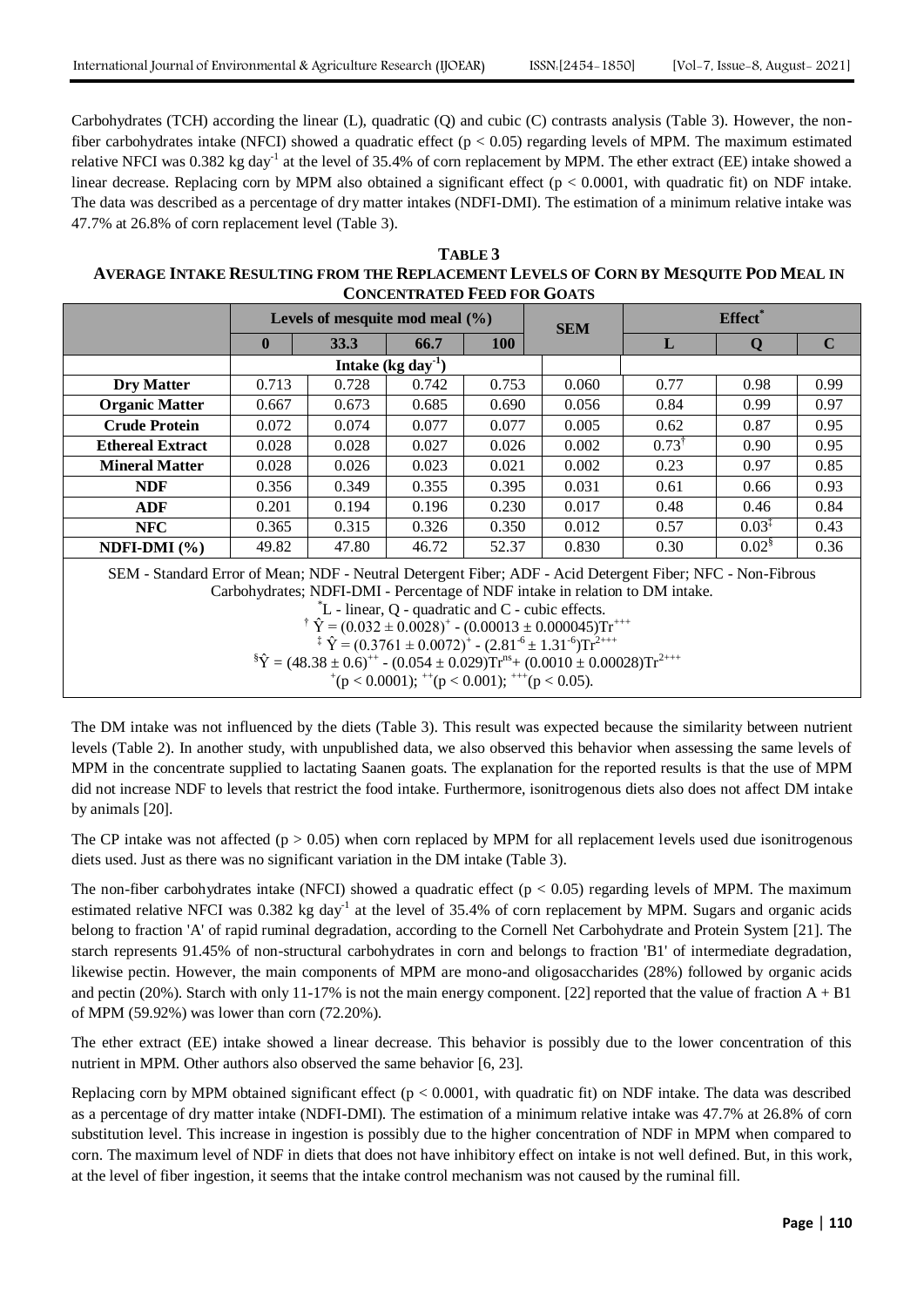The principal components analysis (PCA) allowed us to resize the space of the original information into a new space formed by two latent variables named principal components 1 and 2 (PC1 and PC2). It was created by linear combinations of the original variables in the region that had the higher concentration of the original variance. These new variables arranged orthogonally generated a bidimensional distribution of variables as can be observed in Fig. 1. The biplot analysis applied to the principal components explained 97.29% (PC1 = 72.61% and PC2 = 24.68%) of the total variability observed in intake of nutrients data (Fig. 1). Fig. 1 presents the correlations between each variable and their respective principal components, indicating those variables that discriminated the most in each axis. PC1 (horizontal axis or X axis) explained 72.61% of the total variation, showing a clear discrimination of levels 66.7 and 100% of substitution of corn by MPM in relation to the others 0.0 and 33.3%.

The variables with positive correlations were responsible for the discrimination of treatments in right PC1 and those with negative correlations were responsible for the discrimination of treatments in left PC1 (Fig. 1). Therefore, variables DMI, OMI, CPI, NDFI, ADFI, TCI and NDFI-DMI, in this order, were responsible for the discrimination of levels 66.7 and 100% of corn substitution by MPM, whereas variable EEI was responsible for the discrimination of levels 0.0 and 33.3% of substitution. The variables with positive correlations were responsible for the discrimination of treatments above the zero and those with negative correlations were responsible for the discrimination of treatments below the zero in PC2 (vertical axis or Y axis). Therefore, variable CPI was responsible for the discrimination of level of substitution 66.7%, whereas variables NFCI and NDFI-DMI discriminated level 100% of substitution of corn by MPM, in this order (Fig. 1).

For lactating Saanen goats fed a similar diet, [6] did not observe a significant effect of collection time and levels of MPM substitution on rumen pH, having found a mean of 6.95. [24] Working with non-pregnant and non-lactating Alpine goats fed with diets consisting of different ratios of forage and concentrate, observed pH values of 6.5 to 6.9 in the animals that received 40 and 20% of concentrate, respectively. The authors observed that there was a quadratic decrease ( $p > 0.05$ ) of the concentrate level in relation to pH and that it achieved its minimum point between 2 and 4 hours following each feed.



**FIGURE 1: Biplot graph resulting from the Principal Components (PC) Analysis showing the distribution of treatments and nutrients intake and its correlations. DMI – dry matter intake; OMI – organic matter intake; CPI – crude protein intake; EEI –ethereal extract intake; MMI – mineral matter intake; NDFI – neutral detergent fiber intake; ADFI – acid detergent fiber intake; TCI – total carbohydrates intake; NFCI – non-fibrous carbohydrates intake; NDFI-DMI -percentage of NDF intake in relation to DM intake.**

According to [25], this is due to the higher rate of volatile fatty acid production from the fermentation of the fibrous fraction of the feed. However, in the present study the rumen pH showed minimum estimated values for treatments 0; 33.3; 66.7; and 100% of MPM of 6.33, 6.34, 6.46 and 6.52, respectively, at 2.1 h and maximum values of 6.68, 6.74, 6.80 and 6.86 between 6.5 at 7 h after feeding (Fig. 2). The high pH value observed for treatment 100%, almost 7 h after ingestion, owes to the rumination time, which increased linearly between diets. The rumination increases both the superficial area and the rate of fermentation of the feed. It also increases the flow of saliva, which keeps the pH favorable for microorganisms and animals [7].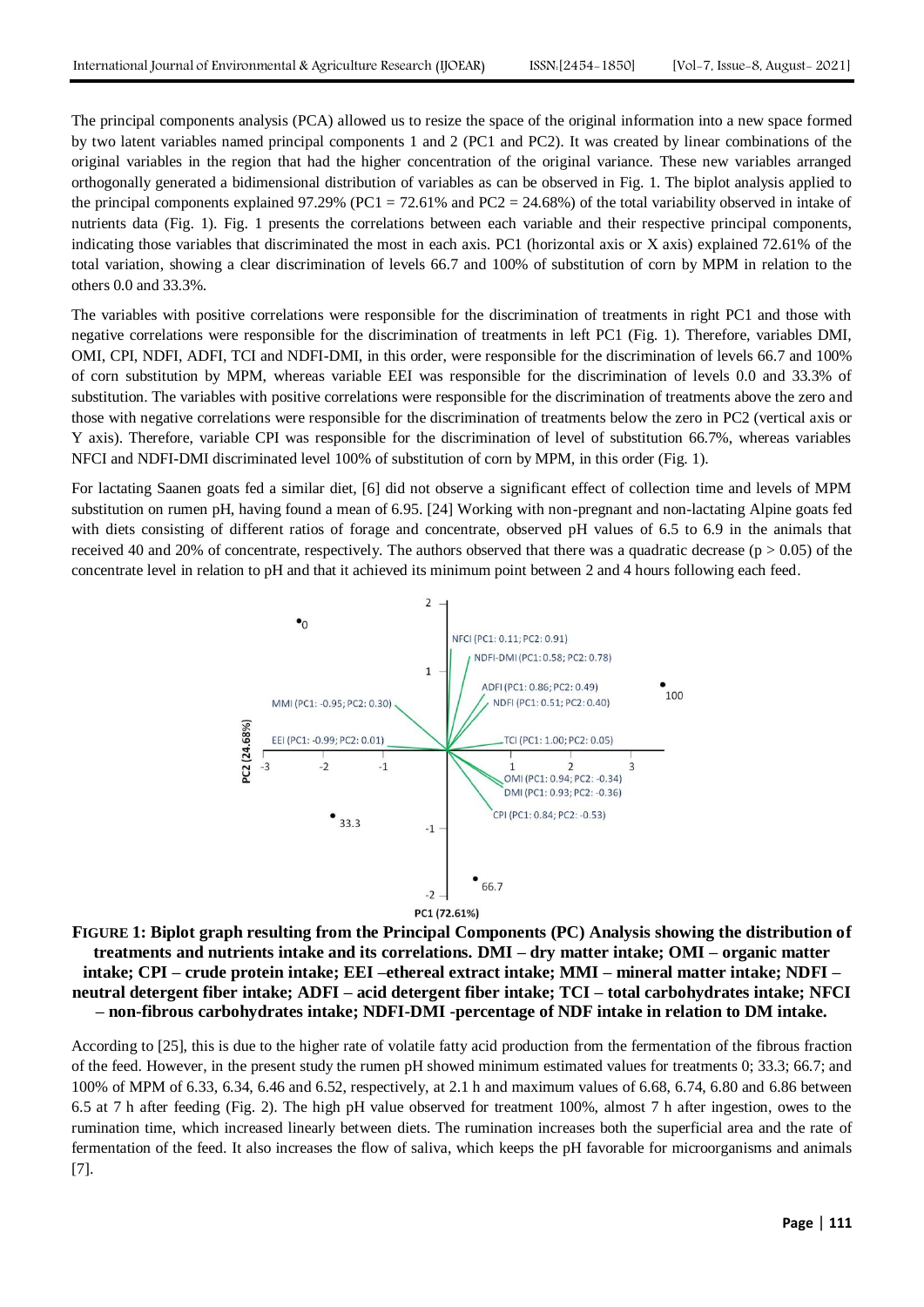

**FIGURE 2: Ruminal pH estimative in non-lactating fistulated goats, fed a concentrate containing mesquite pod meal as substitute for corn in different levels. Lines correspond to replacement levels (%) of mesquite pod meal. \*(p < 0.0001); \*\*(p < 0.001); \*\*\*(p < 0.01); \*\*\*\*(p < 0.05).**

The concentration of N-NH3 showed a quartic behavior ( $p < 0.05$ ) as result of sampling times. There was no influence of the diets on the concentration of N-NH3, with means of 7.95, 7.68, 8.88 and 8.36 mmol  $L^{-1}$  for treatments 0, 33.3, 66.7 and 100% of MPM as substitute for corn. A peak of N-NH3 production was observed 2 h after feeding (Fig. 3). The values of N-NH3, for all levels of MPM, were higher than 5 mmol  $L^{-1}$  of rumen liquid, which is the minimum level necessary to keep the ruminal normal function [26]. However, the level of ammonia should be higher than 10 mmol  $L<sup>-1</sup>$  to increasing ruminal dry matter digestion, and higher than 20 mmol  $L^{-1}$  to increasing dry matter intake [27]. The concentration of ruminal ammonia usually varies according to the time elapsed since feeding, the sampling spot in the rumen, the balance between protein and energy in the diet, the solubility, and the level of protein in the feed [28].



**FIGURE 3: Concentration of N-NH<sup>3</sup> in fistulated, non-lactating goats, fed concentrate containing mesquite pod meal as substitute for corn. \*(p < 0.0001); \*\*(p < 0.001); \*\*\*(p < 0.05).**

The relative concentrations of acetate, propionate and butyrate (Table 4) indicate that diets "with added" MPM resulted in higher values of acetate in relation to propionate. The concentrations of total or individual volatile fatty acids (VFA) in the rumen are highly variable and depend on feed frequency, time after feeding and diet composition. In the present work, we obtained a relative proportion of VFA produced of 69:20:11 (mols of acetate:propionate:butyrate). This proportion is near to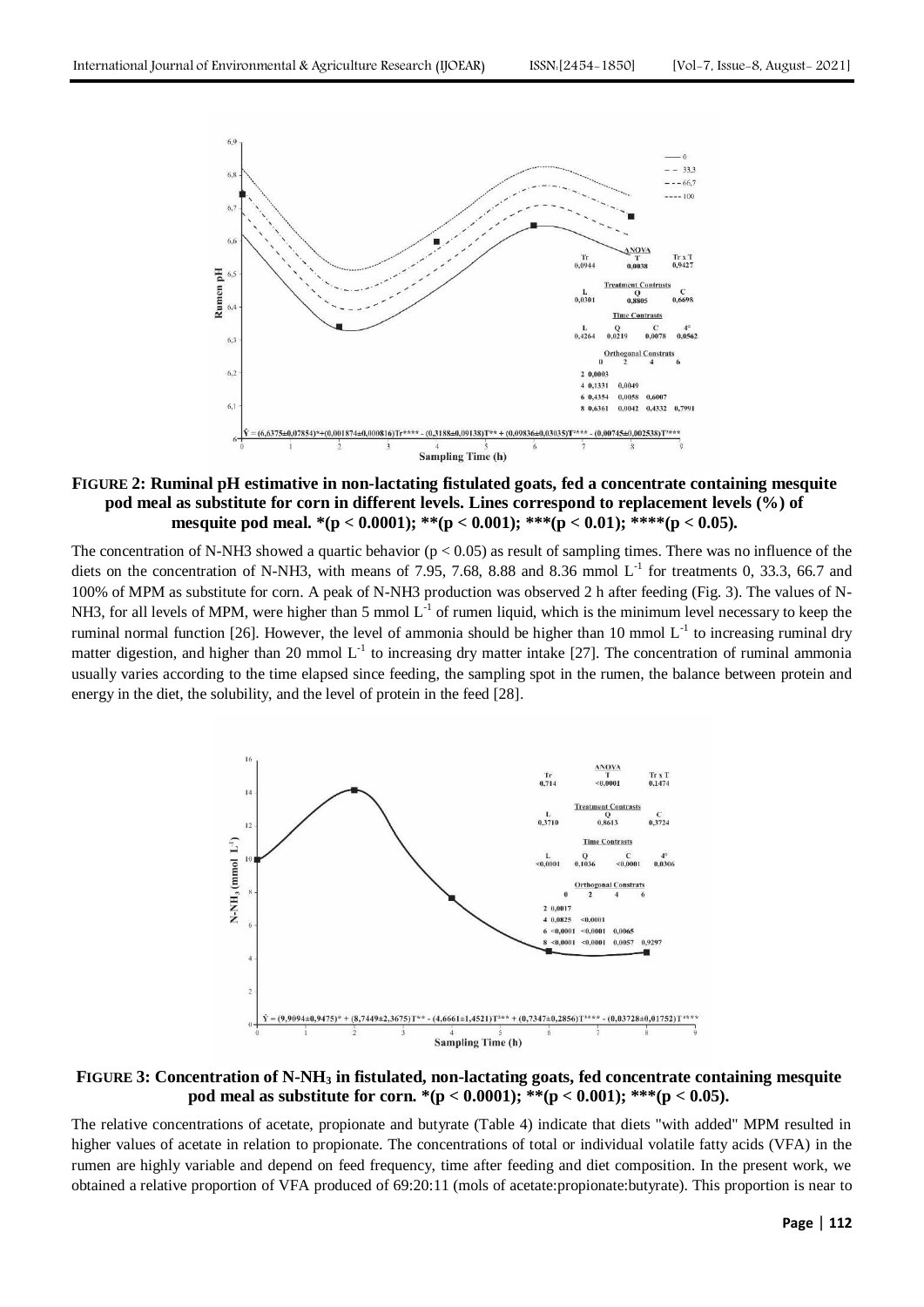65:15:10 for diets with high proportions of forage [29]. There was significant cubic effect of replacement levels by MPM on acetate:propionate ratio, being the lowest ratio found for the replacement level of 33.3%. This report corroborates the hypothesis of that mesquite use reduces the acetate:propionate ratio in ruminal liquid.

# **TABLE 4 LEAST SQUARE MEANS, MEAN STANDARD ERROR AND SIGNIFICANCE INDICATORS FOR THE EFFECTS OF CONTRASTS OF THE CONCENTRATIONS OF ACETATE, PROPIONATE AND BUTYRATE IN GOATS FED CONCENTRATE CONTAINING MESQUITE POD MEAL AS SUBSTITUTE FOR CORN.**

| <b>Item</b>                                                                                                                                                                                                                                                                     | Levels of Mesquite pod meal (%NM) |       |       |            | <b>SEM</b> | Effect <sup>*</sup> |      |                   |
|---------------------------------------------------------------------------------------------------------------------------------------------------------------------------------------------------------------------------------------------------------------------------------|-----------------------------------|-------|-------|------------|------------|---------------------|------|-------------------|
|                                                                                                                                                                                                                                                                                 |                                   | 33.3  | 66.7  | <b>100</b> |            | ш                   |      |                   |
| Acetate(mM)                                                                                                                                                                                                                                                                     | 17.96                             | 13.43 | 17.54 | 14.84      | 1.45       | 0.70                | 0.77 | 0.29              |
| Propionate (mM)                                                                                                                                                                                                                                                                 | 4.52                              | 4.66  | 5.27  | 4.35       | 0.40       | 0.98                | 0.55 | 0.61              |
| Butyrate (mM)                                                                                                                                                                                                                                                                   | 2.40                              | 2.69  | 2.60  | 2.55       | 0.24       | 0.85                | 0.76 | 0.89              |
| Acetate: Propionate (mM)                                                                                                                                                                                                                                                        | 4.04                              | 2.85  | 3.28  | 3.47       | 0.18       | 0.52                | 0.06 | 0.05 <sup>1</sup> |
| <sup>•</sup> L, Q and C – linear, quadratic and cubic effect.<br><sup>1</sup> $\hat{Y} = 4.0418^* - 0.07894 \text{Tr}^{***} + 0.0016 \text{Tr}^{2***} - 8.43 \text{°Tr}^{3***}$<br>*significant ( $p < 0.0001$ ); **significant ( $p < 0.001$ ); ***significant ( $p < 0.05$ ). |                                   |       |       |            |            |                     |      |                   |

The sum of the two initial components shows the 86.57% of data variation for fermentation parameters, showing that the horizontal axis (PC1) is the most important for the results interpretation, since it cluster the most data variation as show in Fig. 4. There was a shift of treatment 0% to the negative part of the graph in PC1, indicating that this treatment shows differences in relation to the others. PC1 shows a separation of treatments with MPM (33.3, 66.7 and 100%) and without MPM (0%) as replacement of corn. The variables with positive correlations that most influenced the discrimination of treatments to the right of the graph in PC1 were, in this order Butyrate, pH, N-NH<sub>3</sub> and Propionate. Those with negative correlations and responsible for the discrimination of treatment 0% to the left of PC1 were acetate:propionate and acetate, in this order (Fig. 4). The treatment with 66.7% of corn replacing by MPM appears distant from the other treatments, shifting positively along the Y axis, with the other levels of substitution (0, 33.3 and 100%) shifting in the opposite direction. PC2 was responsible for 33.2% of data variation, especially for the shift in treatment 66.7% of MPM, influenced by variables with positive correlation, Propionate, Acetate and N-NH<sub>3</sub>, in this order.



PC1 (55.69%)

## **FIGURE 4: Biplot graph resulting from the Principal Components (PC) Analysis showing the distribution of treatments and nutrients intake and its correlations. N-NH3 – ammoniacal nitrogen; Ac – acetate; Pr – propionate; Bt – butyrate; A:P – acetate: propionate ratio.**

DGGE is normally used to determine the number or differences between genus and species of microorganisms present in the sample. In the present work, it was possible to observe differences between the patterns of PCR products in DGGE banding, both for domain Bacteria and Archaea demonstrated by the different number of bands, which possibly indicate different genus or species. The DGGE banding patterns obtained were used to analysis of microorganism community structure. The microbial diversity was estimated by cluster analysis based on a data matrix of bands presence and absence verified in each sample (Fig. 5 and 6).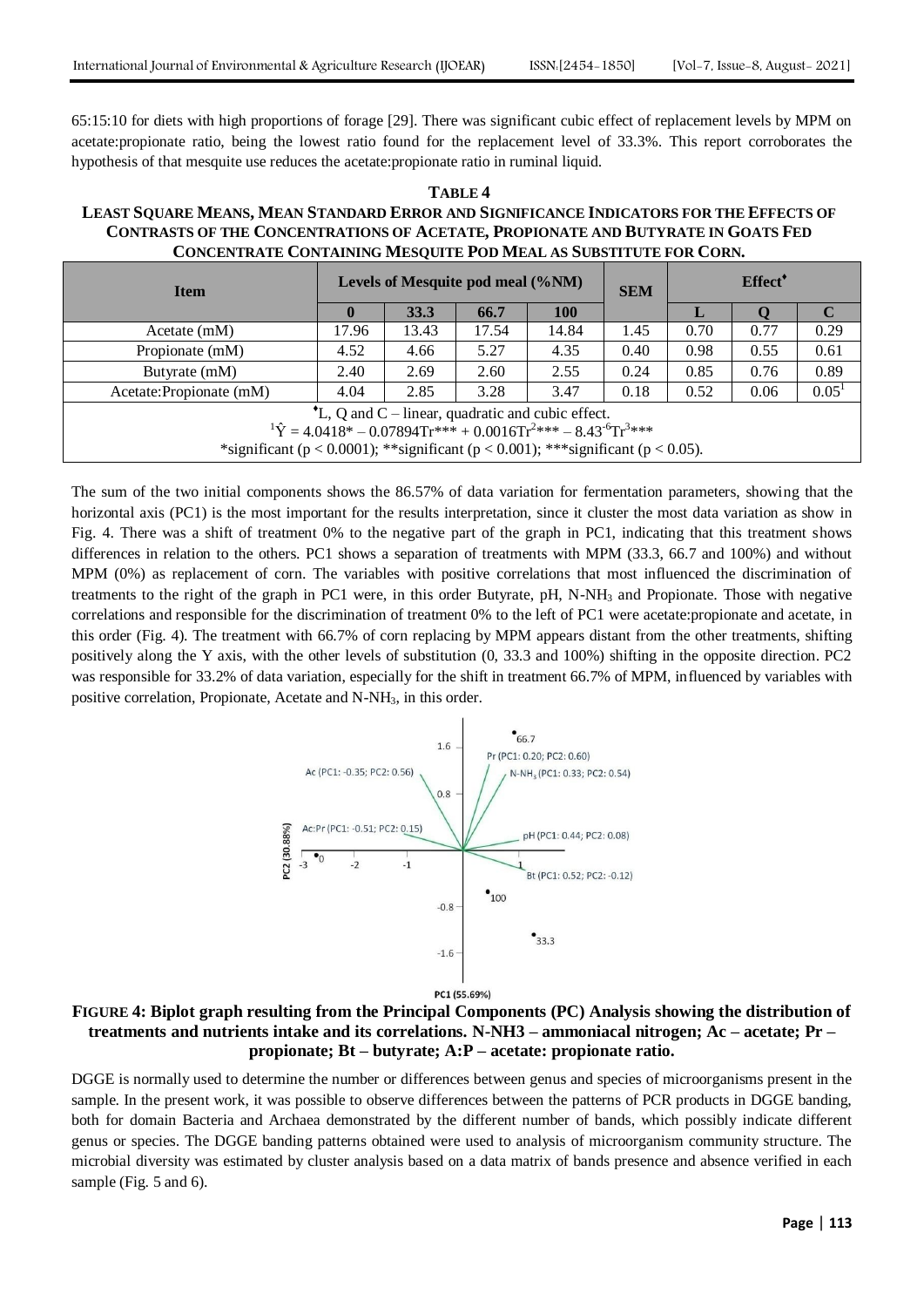In the Raup-Crick dendrogram (Fig. 5A) generated from DGGE considering the replacement levels of corn by mesquite pod meal (0, 33.3, 66.7 and 100%) shows that the point of union of all groups has similarity of approximately 50%. The high similarity (88%) was observed between treatments 0 and 33.3% of MPM which can be explained due the similarity between both ruminal environments. The other treatments showed a lower similarity rate. The Venn diagram clearly demonstrates the clustering of bands (supposed species) that are shared or that are specific to each "sampled group" (Fig. 5B). It is observed that treatments 0, 33.3%, 66.7 and 100% share the same number of bands (3 bands), demonstrating possible similarity in terms of species distribution.

Diet components and changes to ingestive behavior can cause changes to gastro-intestinal microbial ecology, which plays a fundamental role on the animal"s health and productivity. With the inclusion of MPM in the diets of crossbred Anglo-Nubian goats, an increase in NDF was observed in the diets because of the increase in substitution levels (51.83; 52.85 and 53.65%). Although there was no evidence of this increase in NDF intake, it is suggested that increments to the level of NDF in the diet increased time spent chewing (TSC), leading to high rumen pH because of the higher flow of saliva to the rumen, and high flow of buffering substances.







**FIGURE 6: Richness of bands for Bacteria (■) and Archaea (□) considering the levels of corn substitution by mesquite pod meal.**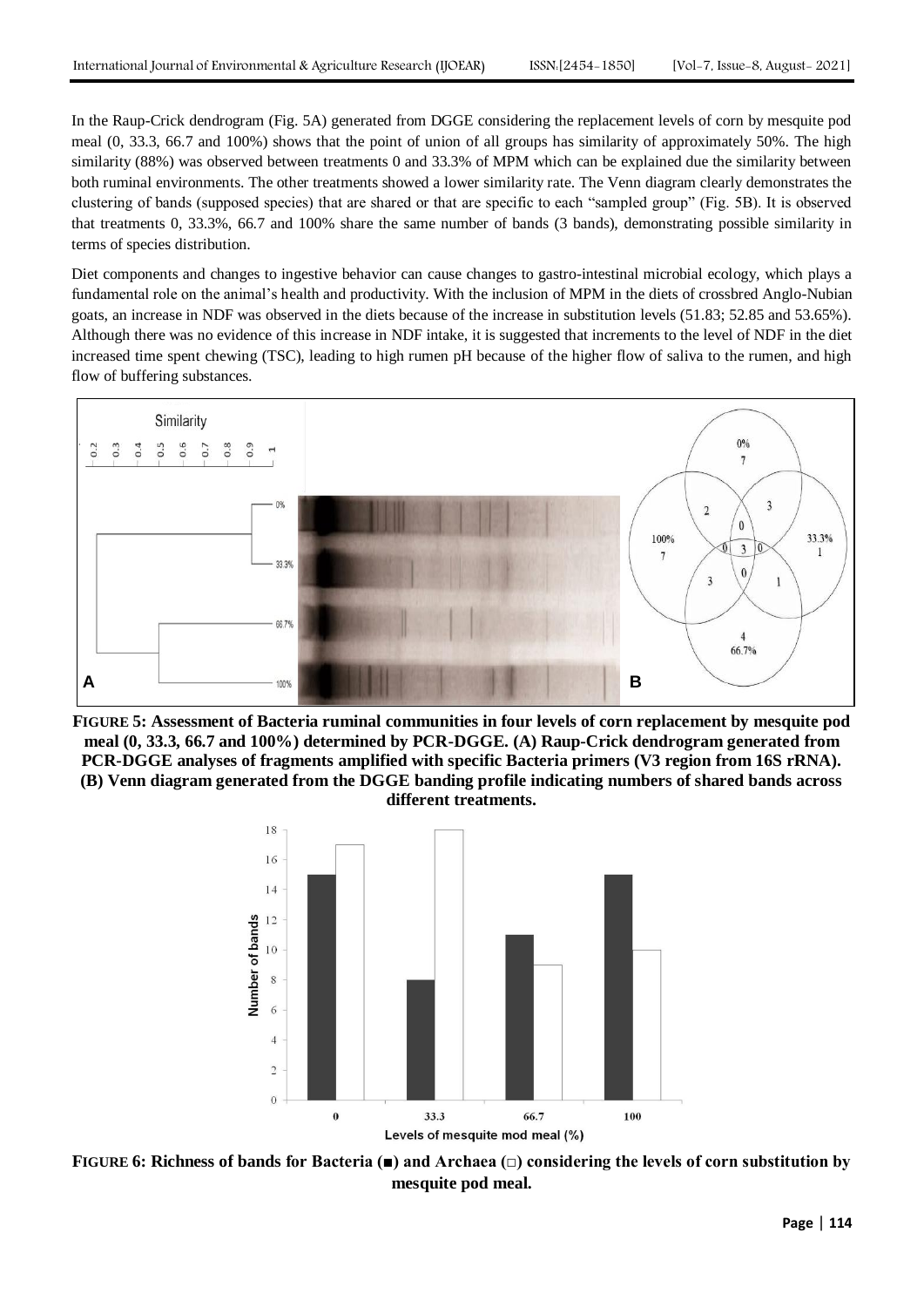Ruminal pH is entirely related with the final products of fermentation, as well as with the growth rate of rumen microorganisms [30]. Thus, pH is the main environmental factor in the distribution of microorganisms, playing a regulating role in the definition of their environment and diversity. It is positively correlated with ammoniacal nitrogen and acetate:propionate ratio. This reflected clearly on the richness of bands for bacteria, where it is possible observe that treatment with 33.3% of MPM, which has the lowest pH value 4 h after feeding, is also the one that shows the lowest diversity of bacteria (Fig. 7) and the lowest number of rare bands (Fig. 5).



**FIGURE 7: Assessment of Archaea ruminal communities in four levels of corn replacement by mesquite pod meal (0, 33.3, 66.7 and 100%) determined by PCR-DGGE. (A) Raup-Crick dendrogram generated from PCR-DGGE analyses of fragments amplified with specific Archaea primers (1100 and 1400 from 16S rRNA). (B) Venn diagram generated from the DGGE banding profile indicating numbers of shared bands across different treatments.**

As done to domain Bacteria, a Raup-Crick dendrogram and Venn diagram were generated for domain Archaea from DGGE. The point of union of all groups showed low similarity around 0.08% (Fig. 6). We can see that there was more similarity between levels 66.7 and 100% of MPM (96.2%) than other treatments. This observation is clearly confirmed by Biplot analyses applied to the Principal Components, discussed earlier, that evidenced the same variables exerting influence on the ruminal environment. This influence can have reflected on the richness of archaea species viewed on DGGE banding profile, generating a lower diversity of species for these two substitution levels (Fig. 6 and 7).

The diet supplied with 66.7 and 100% of corn replacement by MPM were the treatments that showed the least number of methanogenic Archaea. This can have occurred due to a reduction of protozoa which has led to a reduction in methanogens associated with these microorganisms, either by adherence or endosymbiosis [31, 32]. These also were the treatments for which we observed the highest levels of N-NH<sub>3</sub> (10.24 and 8.32 mmol  $L^{-1}$ , respectively) 4 h after feeding, still exist synergy between levels of acidity (pH). Through them it is possible to increase microbial efficiency, biomass production and degradation of fiber in the feed, thus obtaining increased of feed intake. Such changes to the ruminal environment were sufficient to reduce the population of methanogenic Archaea, also suggesting a hydrogen deviation in the medium towards the production of propionate, as visualized in the treatment that received 66.7% of MPM (Table 4).

## **IV. CONCLUSION**

The use of mesquite pod meal at levels of 33.3% and 66.7% as a replacement for corn does not reduce nutrient intake but alters the bacterial population in the rumen of crossbred goats and decreases the population of archaea present in the fluid. This replacement reduces methanogenesis, contributing to production efficiency and reducing methane emissions into the environment.

## **ACKNOWLEDGEMENTS**

The authors would like to thank the Coordination for the Improvement of Higher Education Personnel, CAPES, for the financing of the doctoral scholarship, the Bahia State Research Support Foundation (FAPESB) for financial assistance.